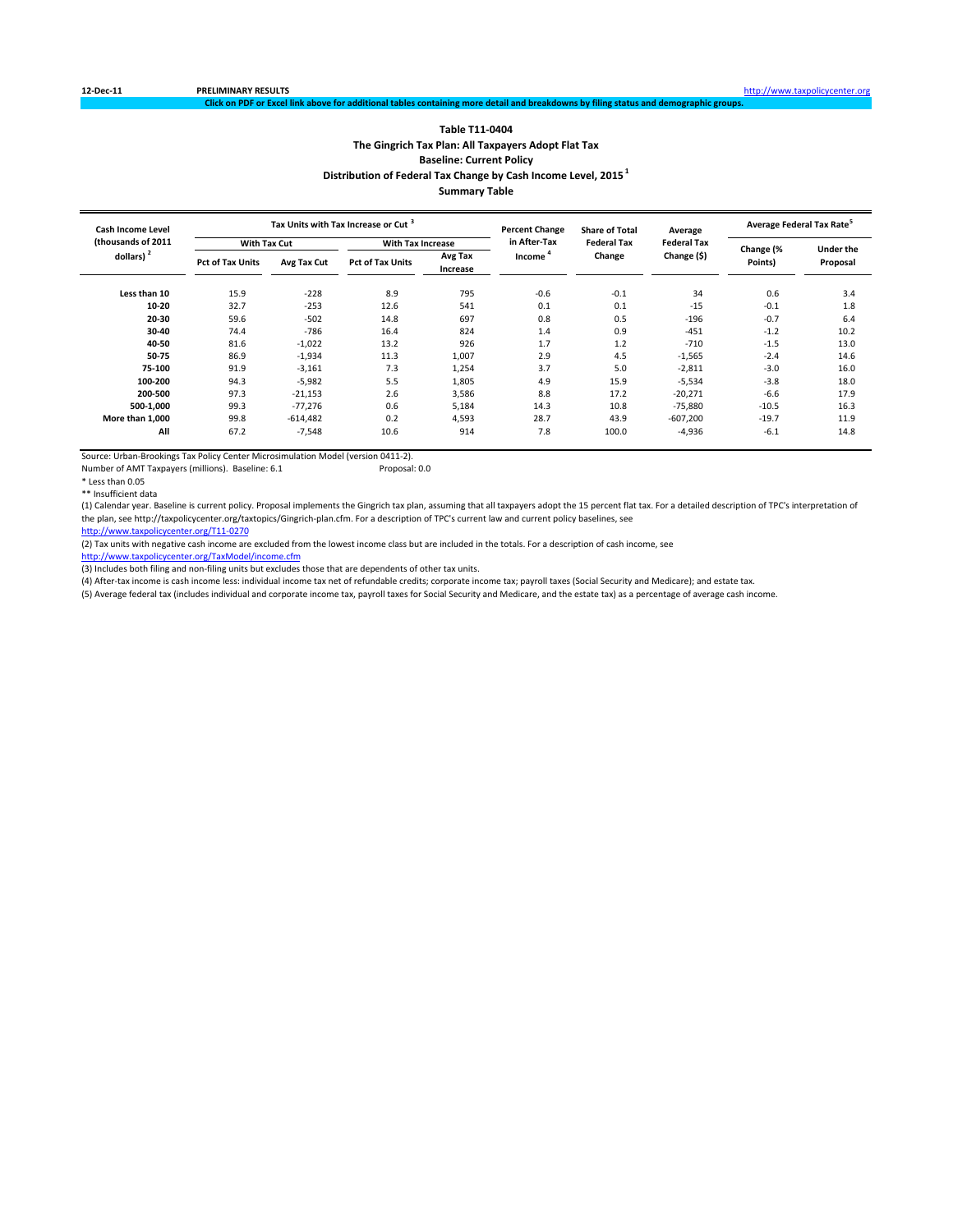#### **Table T11‐0404 The Gingrich Tax Plan: All Taxpayers Adopt Flat Tax Baseline: Current Policy Distribution of Federal Tax Change by Cash Income Level, 2015 <sup>1</sup> Detail Table**

| <b>Cash Income Level</b><br>(thousands of 2011 | Percent of Tax Units <sup>3</sup> |                             | <b>Percent Change</b><br>in After-Tax | <b>Share of Total</b><br><b>Federal Tax</b> |                | <b>Average Federal Tax Change</b> |                      | <b>Share of Federal Taxes</b> | Average Federal Tax Rate <sup>5</sup> |                              |
|------------------------------------------------|-----------------------------------|-----------------------------|---------------------------------------|---------------------------------------------|----------------|-----------------------------------|----------------------|-------------------------------|---------------------------------------|------------------------------|
| dollars) <sup>2</sup>                          | With Tax Cut                      | <b>With Tax</b><br>Increase | Income                                | Change                                      | <b>Dollars</b> | Percent                           | Change (%<br>Points) | <b>Under the</b><br>Proposal  | Change (%<br>Points)                  | <b>Under the</b><br>Proposal |
| Less than 10                                   | 15.9                              | 8.9                         | $-0.6$                                | $-0.1$                                      | 34             | 20.9                              | 0.1                  | 0.2                           | 0.6                                   | 3.4                          |
| $10 - 20$                                      | 32.7                              | 12.6                        | 0.1                                   | 0.1                                         | $-15$          | $-5.1$                            | 0.1                  | 0.4                           | $-0.1$                                | 1.8                          |
| 20-30                                          | 59.6                              | 14.8                        | 0.8                                   | 0.5                                         | $-196$         | $-10.4$                           | 0.4                  | 1.7                           | $-0.7$                                | 6.4                          |
| 30-40                                          | 74.4                              | 16.4                        | 1.4                                   | 0.9                                         | $-451$         | $-10.6$                           | 0.7                  | 3.1                           | $-1.2$                                | 10.2                         |
| 40-50                                          | 81.6                              | 13.2                        | 1.7                                   | 1.2                                         | $-710$         | $-10.3$                           | 0.9                  | 4.2                           | $-1.5$                                | 13.0                         |
| 50-75                                          | 86.9                              | 11.3                        | 2.9                                   | 4.5                                         | $-1,565$       | $-14.1$                           | 2.0                  | 11.4                          | $-2.4$                                | 14.6                         |
| 75-100                                         | 91.9                              | 7.3                         | 3.7                                   | 5.0                                         | $-2,811$       | $-15.9$                           | 1.7                  | 11.0                          | $-3.0$                                | 16.0                         |
| 100-200                                        | 94.3                              | 5.5                         | 4.9                                   | 15.9                                        | $-5,534$       | $-17.5$                           | 4.4                  | 31.0                          | $-3.8$                                | 18.0                         |
| 200-500                                        | 97.3                              | 2.6                         | 8.8                                   | 17.2                                        | $-20,271$      | $-27.1$                           | 0.6                  | 19.1                          | $-6.6$                                | 17.9                         |
| 500-1.000                                      | 99.3                              | 0.6                         | 14.3                                  | 10.8                                        | $-75,880$      | $-39.1$                           | $-1.1$               | 6.9                           | $-10.5$                               | 16.3                         |
| More than 1.000                                | 99.8                              | 0.2                         | 28.7                                  | 43.9                                        | $-607,200$     | $-62.3$                           | $-9.6$               | 11.0                          | $-19.7$                               | 11.9                         |
| All                                            | 67.2                              | 10.6                        | 7.8                                   | 100.0                                       | $-4,936$       | $-29.2$                           | 0.0                  | 100.0                         | $-6.1$                                | 14.8                         |

## **Baseline Distribution of Income and Federal Taxes**

**by Cash Income Level, 2015 <sup>1</sup>**

| Cash Income Level<br>(thousands of 2011 | <b>Tax Units</b>      |                     |                      | <b>Pre-Tax Income</b> |                      | <b>Federal Tax Burden</b> | After-Tax Income     | Average<br><b>Federal Tax</b> |      |
|-----------------------------------------|-----------------------|---------------------|----------------------|-----------------------|----------------------|---------------------------|----------------------|-------------------------------|------|
| dollars) <sup>2</sup>                   | Number<br>(thousands) | Percent of<br>Total | Average<br>(dollars) | Percent of<br>Total   | Average<br>(dollars) | Percent of<br>Total       | Average<br>(dollars) | Percent of<br>Total           | Rate |
| Less than 10                            | 18,828                | 11.1                | 5,900                | 0.8                   | 163                  | 0.1                       | 5,737                | 1.0                           | 2.8  |
| $10 - 20$                               | 26,753                | 15.8                | 15,859               | 3.1                   | 293                  | 0.3                       | 15,566               | 3.9                           | 1.9  |
| 20-30                                   | 20,164                | 11.9                | 26,538               | 3.9                   | 1,881                | 1.3                       | 24.657               | 4.6                           | 7.1  |
| 30-40                                   | 16,562                | 9.8                 | 37.305               | 4.5                   | 4.251                | 2.5                       | 33.053               | 5.1                           | 11.4 |
| 40-50                                   | 13.738                | 8.1                 | 47.821               | 4.8                   | 6.923                | 3.3                       | 40.899               | 5.2                           | 14.5 |
| 50-75                                   | 24,031                | 14.2                | 65,604               | 11.6                  | 11,137               | 9.4                       | 54.467               | 12.2                          | 17.0 |
| 75-100                                  | 14,893                | 8.8                 | 92,846               | 10.2                  | 17,689               | 9.2                       | 75,157               | 10.4                          | 19.1 |
| 100-200                                 | 23,887                | 14.1                | 145,539              | 25.5                  | 31,708               | 26.6                      | 113,831              | 25.3                          | 21.8 |
| 200-500                                 | 7,059                 | 4.2                 | 305,065              | 15.8                  | 74,790               | 18.5                      | 230,274              | 15.1                          | 24.5 |
| 500-1.000                               | 1,187                 | 0.7                 | 726,148              | 6.3                   | 193,964              | 8.1                       | 532,183              | 5.9                           | 26.7 |
| More than 1.000                         | 603                   | 0.4                 | 3,088,329            | 13.7                  | 975,058              | 20.6                      | 2,113,271            | 11.8                          | 31.6 |
| All                                     | 168,946               | 100.0               | 80,584               | 100.0                 | 16,888               | 100.0                     | 63,696               | 100.0                         | 21.0 |

Source: Urban‐Brookings Tax Policy Center Microsimulation Model (version 0411‐2). Number of AMT Taxpayers (millions). Baseline: 6.1 Proposal: 0.0

\* Less than 0.05

(1) Calendar year. Baseline is current policy. Proposal implements the Gingrich tax plan, assuming that all taxpayers adopt the 15 percent flat tax. For a detailed description of TPC's interpretation of the plan, see http://taxpolicycenter.org/taxtopics/Gingrich-plan.cfm. For a description of TPC's current law and current policy baselines, see<br><u>http://www.taxpolicycenter.org/T11-0270</u>

(2) Tax units with negative cash income are excluded from the lowest income class but are included in the totals. For a description of cash income, see

<u>http://www.taxpolicycenter.org/TaxModel/income.cfm</u><br>(3) Includes both filing and non-filing units but excludes those that are dependents of other tax units.

(4) After-tax income is cash income less: individual income tax net of refundable credits; corporate income tax; payroll taxes (Social Security and Medicare); and estate tax.<br>(5) Average federal tax (includes individual an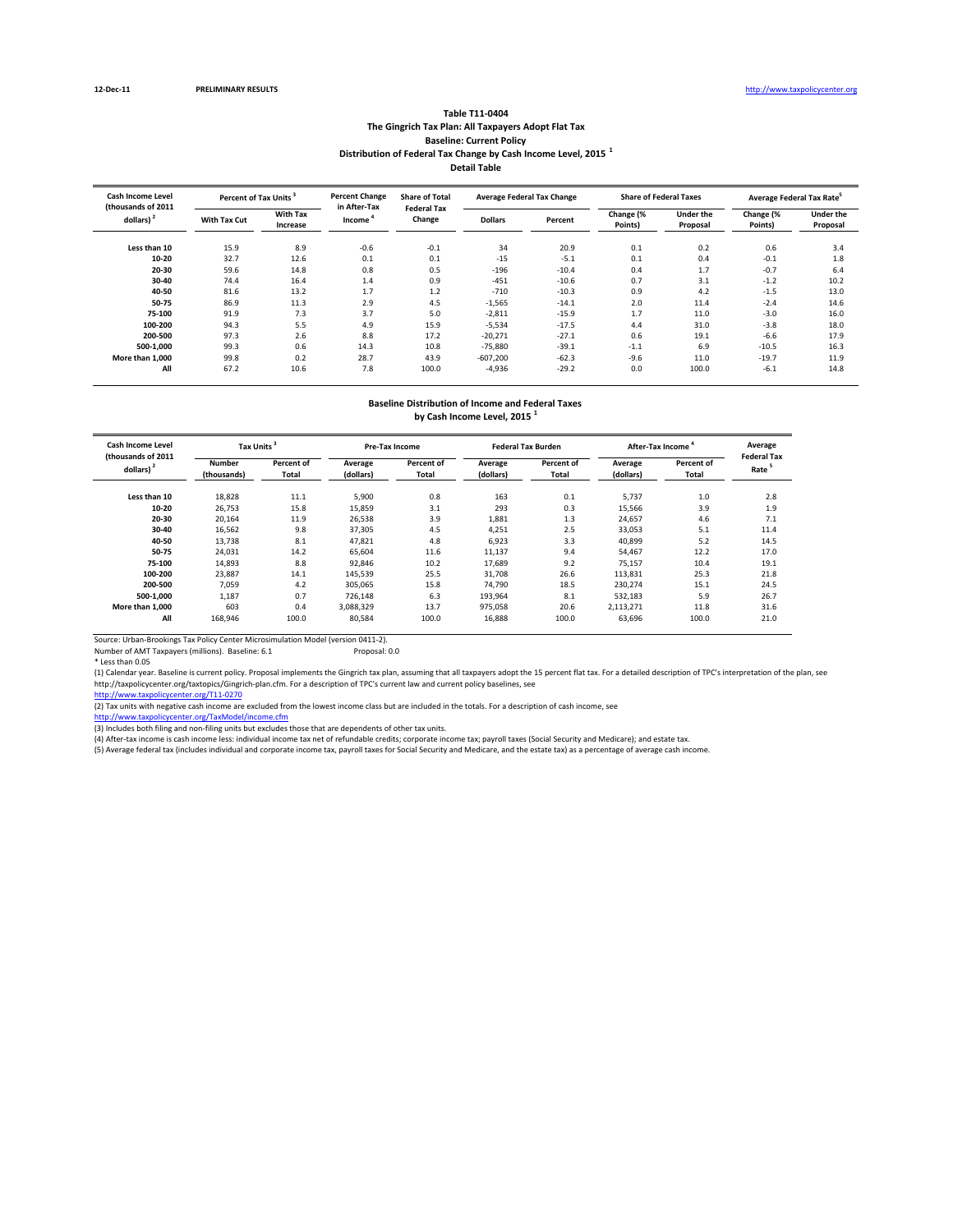#### **Table T11‐0404 The Gingrich Tax Plan: All Taxpayers Adopt Flat Tax Baseline: Current Policy Distribution of Federal Tax Change by Cash Income Level, 2015 <sup>1</sup> Detail Table ‐ Single Tax Units**

| <b>Cash Income Level</b><br>(thousands of 2011) | Percent of Tax Units <sup>3</sup> |                      | <b>Percent Change</b><br>in After-Tax | <b>Share of Total</b><br><b>Federal Tax</b> |                | <b>Average Federal Tax Change</b> |                      | <b>Share of Federal Taxes</b> | Average Federal Tax Rate <sup>5</sup> |                              |  |
|-------------------------------------------------|-----------------------------------|----------------------|---------------------------------------|---------------------------------------------|----------------|-----------------------------------|----------------------|-------------------------------|---------------------------------------|------------------------------|--|
| dollars) <sup>2</sup>                           | With Tax Cut                      | With Tax<br>Increase | Income <sup>'</sup>                   | Change                                      | <b>Dollars</b> | Percent                           | Change (%<br>Points) | <b>Under the</b><br>Proposal  | Change (%<br>Points)                  | <b>Under the</b><br>Proposal |  |
| Less than 10                                    | 14.6                              | 8.8                  | $-0.7$                                | $-0.3$                                      | 37             | 10.7                              | 0.3                  | 1.1                           | 0.6                                   | 6.6                          |  |
| 10-20                                           | 36.1                              | 13.0                 | 0.2                                   | 0.2                                         | $-23$          | $-2.6$                            | 0.7                  | 3.0                           | $-0.2$                                | 5.4                          |  |
| 20-30                                           | 65.3                              | 14.3                 | 1.0                                   | 1.6                                         | $-223$         | $-7.8$                            | 1.2                  | 6.1                           | $-0.8$                                | 10.0                         |  |
| 30-40                                           | 79.0                              | 15.6                 | 1.5                                   | 2.4                                         | $-475$         | $-8.9$                            | 1.4                  | 8.2                           | $-1.3$                                | 13.0                         |  |
| 40-50                                           | 86.2                              | 12.3                 | 1.7                                   | 2.4                                         | $-654$         | $-7.6$                            | 1.8                  | 9.6                           | $-1.4$                                | 16.7                         |  |
| 50-75                                           | 88.5                              | 10.8                 | 3.4                                   | 9.3                                         | $-1,750$       | $-12.8$                           | 3.0                  | 21.1                          | $-2.7$                                | 18.3                         |  |
| 75-100                                          | 92.9                              | 6.5                  | 5.7                                   | 9.0                                         | $-3,979$       | $-18.6$                           | 1.0                  | 13.1                          | $-4.3$                                | 19.0                         |  |
| 100-200                                         | 90.1                              | 9.5                  | 6.7                                   | 16.7                                        | $-7.184$       | $-20.7$                           | 1.2                  | 21.4                          | $-5.1$                                | 19.4                         |  |
| 200-500                                         | 95.2                              | 4.8                  | 13.2                                  | 15.9                                        | $-30,787$      | $-38.9$                           | $-1.9$               | 8.3                           | $-9.9$                                | 15.5                         |  |
| 500-1,000                                       | 98.6                              | 1.4                  | 20.1                                  | 9.5                                         | $-103,580$     | $-52.0$                           | $-1.7$               | 2.9                           | $-14.5$                               | 13.4                         |  |
| More than 1.000                                 | 99.9                              | 0.1                  | 35.7                                  | 33.2                                        | $-711,032$     | $-68.1$                           | $-7.0$               | 5.2                           | $-23.4$                               | 11.0                         |  |
| All                                             | 57.9                              | 11.7                 | 6.3                                   | 100.0                                       | $-2,209$       | $-25.1$                           | 0.0                  | 100.0                         | $-5.0$                                | 15.0                         |  |

## **Baseline Distribution of Income and Federal Taxes**

**by Cash Income Level, 2015 <sup>1</sup>**

| Cash Income Level<br>(thousands of 2011 | Tax Units             |                     |                      | <b>Pre-Tax Income</b> |                      | <b>Federal Tax Burden</b> |                      | After-Tax Income    |                                         |
|-----------------------------------------|-----------------------|---------------------|----------------------|-----------------------|----------------------|---------------------------|----------------------|---------------------|-----------------------------------------|
| dollars)                                | Number<br>(thousands) | Percent of<br>Total | Average<br>(dollars) | Percent of<br>Total   | Average<br>(dollars) | Percent of<br>Total       | Average<br>(dollars) | Percent of<br>Total | <b>Federal Tax</b><br>Rate <sup>5</sup> |
| Less than 10                            | 14,874                | 18.3                | 5,819                | 2.4                   | 345                  | 0.7                       | 5,474                | 2.8                 | 5.9                                     |
| $10 - 20$                               | 18,897                | 23.2                | 15,738               | 8.3                   | 872                  | 2.3                       | 14,866               | 9.8                 | 5.5                                     |
| 20-30                                   | 12.463                | 15.3                | 26.424               | 9.2                   | 2,860                | 5.0                       | 23,564               | 10.2                | 10.8                                    |
| 30-40                                   | 9,026                 | 11.1                | 37,254               | 9.4                   | 5,325                | 6.7                       | 31,930               | 10.0                | 14.3                                    |
| 40-50                                   | 6,458                 | 7.9                 | 47,583               | 8.6                   | 8,617                | 7.8                       | 38,966               | 8.8                 | 18.1                                    |
| 50-75                                   | 9,524                 | 11.7                | 65,053               | 17.3                  | 13,641               | 18.1                      | 51,412               | 17.1                | 21.0                                    |
| 75-100                                  | 4,046                 | 5.0                 | 91,748               | 10.4                  | 21,391               | 12.1                      | 70,357               | 9.9                 | 23.3                                    |
| 100-200                                 | 4,174                 | 5.1                 | 142,151              | 16.5                  | 34,691               | 20.2                      | 107,459              | 15.6                | 24.4                                    |
| 200-500                                 | 926                   | 1.1                 | 311,980              | 8.1                   | 79,054               | 10.2                      | 232,926              | 7.5                 | 25.3                                    |
| 500-1.000                               | 165                   | 0.2                 | 715,451              | 3.3                   | 199,296              | 4.6                       | 516,155              | 3.0                 | 27.9                                    |
| More than 1.000                         | 84                    | 0.1                 | 3,035,414            | 7.1                   | 1,044,171            | 12.2                      | 1,991,243            | 5.8                 | 34.4                                    |
| All                                     | 81,336                | 100.0               | 44,116               | 100.0                 | 8,815                | 100.0                     | 35,301               | 100.0               | 20.0                                    |

Source: Urban‐Brookings Tax Policy Center Microsimulation Model (version 0411‐2).

\* Less than 0.05<br>(1) Calendar year. Baseline is current policy. Proposal implements the Gingrich tax plan, assuming that all taxpayers adopt the 15 percent flat tax. For a detailed description of TPC's interpretation of th http://taxpolicycenter.org/taxtopics/Gingrich‐plan.cfm. For a description of TPC's current law and current policy baselines, see

http://www.taxpolicycenter.org/T11‐0270<br>(2) Tax units with negative cash income are excluded from the lowest income class but are included in the totals. For a description of cash income, see

er.org/TaxModel/income.cf

(3) Includes both filing and non-filing units but excludes those that are dependents of other tax units.

(4) After‐tax income is cash income less: individual income tax net of refundable credits; corporate income tax; payroll taxes (Social Security and Medicare); and estate tax.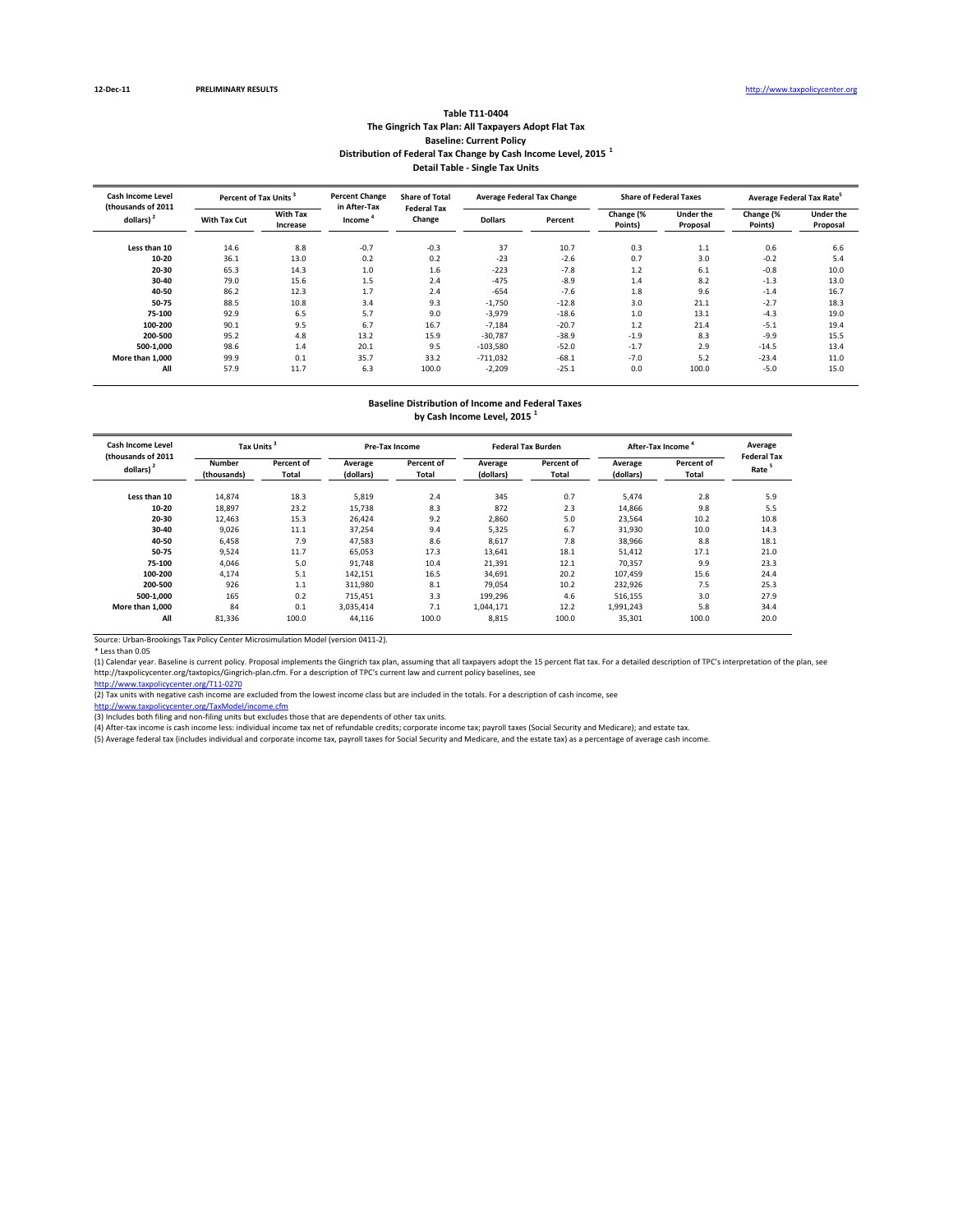#### **Table T11‐0404 The Gingrich Tax Plan: All Taxpayers Adopt Flat Tax Baseline: Current Policy Distribution of Federal Tax Change by Cash Income Level, 2015 <sup>1</sup> Detail Table ‐ Married Tax Units Filing Jointly**

| Cash Income Level<br>(thousands of 2011) | Percent of Tax Units <sup>3</sup> |                             | <b>Percent Change</b><br>in After-Tax | <b>Share of Total</b><br><b>Federal Tax</b> |                | <b>Average Federal Tax Change</b> |                      | <b>Share of Federal Taxes</b> | Average Federal Tax Rate <sup>5</sup> |                              |  |
|------------------------------------------|-----------------------------------|-----------------------------|---------------------------------------|---------------------------------------------|----------------|-----------------------------------|----------------------|-------------------------------|---------------------------------------|------------------------------|--|
| dollars) <sup>2</sup>                    | With Tax Cut                      | <b>With Tax</b><br>Increase | Income                                | Change                                      | <b>Dollars</b> | Percent                           | Change (%<br>Points) | <b>Under the</b><br>Proposal  | Change (%<br>Points)                  | <b>Under the</b><br>Proposal |  |
| Less than 10                             | 28.1                              | 8.4                         | 1.1                                   | 0.0                                         | $-55$          | 421.7                             | 0.0                  | 0.0                           | $-1.1$                                | $-1.3$                       |  |
| $10 - 20$                                | 29.3                              | 8.5                         | 0.6                                   | 0.0                                         | $-102$         | 27.7                              | 0.0                  | $-0.1$                        | $-0.6$                                | $-2.9$                       |  |
| 20-30                                    | 39.3                              | 16.6                        | 0.5                                   | 0.1                                         | $-132$         | $-29.8$                           | 0.0                  | 0.1                           | $-0.5$                                | 1.2                          |  |
| 30-40                                    | 61.0                              | 17.9                        | 1.0                                   | 0.2                                         | $-338$         | $-14.5$                           | 0.1                  | 0.5                           | $-0.9$                                | 5.3                          |  |
| 40-50                                    | 75.1                              | 12.9                        | 1.5                                   | 0.5                                         | $-671$         | $-15.2$                           | 0.2                  | 1.2                           | $-1.4$                                | 7.8                          |  |
| 50-75                                    | 86.7                              | 10.5                        | 2.6                                   | 2.5                                         | $-1,472$       | $-16.9$                           | 1.0                  | 5.5                           | $-2.2$                                | 10.9                         |  |
| 75-100                                   | 91.6                              | 7.8                         | 3.0                                   | 3.5                                         | $-2,327$       | $-14.7$                           | 1.8                  | 9.2                           | $-2.5$                                | 14.4                         |  |
| 100-200                                  | 95.1                              | 4.8                         | 4.4                                   | 15.7                                        | $-5,142$       | $-16.6$                           | 6.3                  | 35.9                          | $-3.5$                                | 17.6                         |  |
| 200-500                                  | 97.8                              | 2.2                         | 8.0                                   | 18.1                                        | $-18,419$      | $-24.9$                           | 2.1                  | 24.8                          | $-6.1$                                | 18.3                         |  |
| 500-1.000                                | 99.5                              | 0.5                         | 13.3                                  | 11.6                                        | $-71,066$      | $-36.8$                           | $-0.8$               | 9.1                           | $-9.8$                                | 16.8                         |  |
| More than 1.000                          | 99.9                              | 0.1                         | 27.4                                  | 47.6                                        | $-577,153$     | $-60.9$                           | $-10.5$              | 13.9                          | $-18.9$                               | 12.1                         |  |
| All                                      | 83.4                              | 7.9                         | 8.9                                   | 100.0                                       | $-10,195$      | $-31.2$                           | 0.0                  | 100.0                         | $-7.0$                                | 15.3                         |  |

# **Baseline Distribution of Income and Federal Taxes**

**by Cash Income Level, 2015 <sup>1</sup>**

| Cash Income Level<br>(thousands of 2011 | Tax Units             |                     |                      | <b>Pre-Tax Income</b> |                      | <b>Federal Tax Burden</b> | After-Tax Income     | Average<br><b>Federal Tax</b> |        |
|-----------------------------------------|-----------------------|---------------------|----------------------|-----------------------|----------------------|---------------------------|----------------------|-------------------------------|--------|
| dollars)                                | Number<br>(thousands) | Percent of<br>Total | Average<br>(dollars) | Percent of<br>Total   | Average<br>(dollars) | Percent of<br>Total       | Average<br>(dollars) | Percent of<br>Total           | Rate   |
| Less than 10                            | 1,193                 | 2.0                 | 5,175                | 0.1                   | $-13$                | 0.0                       | 5,189                | 0.1                           | $-0.3$ |
| $10 - 20$                               | 2,308                 | 3.9                 | 16,515               | 0.4                   | $-369$               | 0.0                       | 16,883               | 0.6                           | $-2.2$ |
| 20-30                                   | 2,817                 | 4.8                 | 26.670               | 0.9                   | 443                  | 0.1                       | 26.226               | 1.1                           | 1.7    |
| 30-40                                   | 3,184                 | 5.4                 | 37.640               | 1.4                   | 2,326                | 0.4                       | 35,314               | 1.7                           | 6.2    |
| 40-50                                   | 4,125                 | 7.0                 | 48,277               | 2.3                   | 4.415                | 1.0                       | 43,862               | 2.7                           | 9.1    |
| 50-75                                   | 10,125                | 17.2                | 66,252               | 7.8                   | 8,698                | 4.6                       | 57,554               | 8.7                           | 13.1   |
| 75-100                                  | 8,981                 | 15.3                | 93,522               | 9.7                   | 15,810               | 7.4                       | 77.711               | 10.4                          | 16.9   |
| 100-200                                 | 18,369                | 31.2                | 146,871              | 31.2                  | 30,971               | 29.6                      | 115,900              | 31.7                          | 21.1   |
| 200-500                                 | 5,889                 | 10.0                | 304,115              | 20.7                  | 74,061               | 22.7                      | 230,054              | 20.2                          | 24.4   |
| 500-1.000                               | 983                   | 1.7                 | 728,319              | 8.3                   | 193,048              | 9.9                       | 535,271              | 7.8                           | 26.5   |
| More than 1.000                         | 495                   | 0.8                 | 3,052,733            | 17.5                  | 947,306              | 24.4                      | 2,105,428            | 15.5                          | 31.0   |
| All                                     | 58,870                | 100.0               | 146,762              | 100.0                 | 32,659               | 100.0                     | 114,103              | 100.0                         | 22.3   |

Source: Urban‐Brookings Tax Policy Center Microsimulation Model (version 0411‐2).

\* Less than 0.05<br>(1) Calendar year. Baseline is current policy. Proposal implements the Gingrich tax plan, assuming that all taxpayers adopt the 15 percent flat tax. For a detailed description of TPC's interpretation of th http://taxpolicycenter.org/taxtopics/Gingrich‐plan.cfm. For a description of TPC's current law and current policy baselines, see

http://www.taxpolicycenter.org/T11‐0270<br>(2) Tax units with negative cash income are excluded from the lowest income class but are included in the totals. For a description of cash income, see

er.org/TaxModel/income.cf

(3) Includes both filing and non-filing units but excludes those that are dependents of other tax units.

(4) After‐tax income is cash income less: individual income tax net of refundable credits; corporate income tax; payroll taxes (Social Security and Medicare); and estate tax.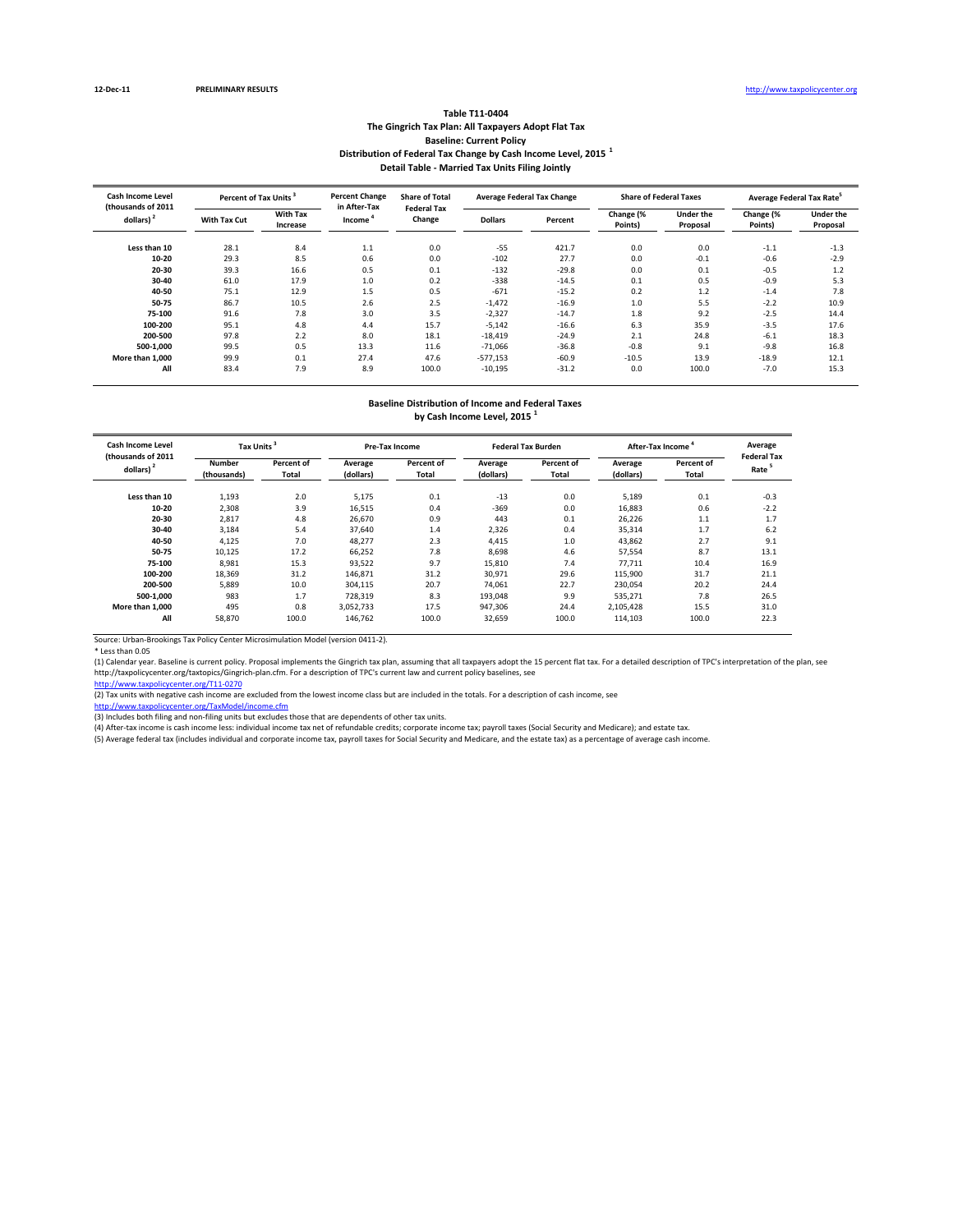#### **Table T11‐0404 The Gingrich Tax Plan: All Taxpayers Adopt Flat Tax Baseline: Current Policy Distribution of Federal Tax Change by Cash Income Level, 2015 <sup>1</sup> Detail Table ‐ Head of Household Tax Units**

| Cash Income Level<br>(thousands of 2011) | Percent of Tax Units <sup>3</sup> |                             | <b>Percent Change</b><br>in After-Tax | <b>Share of Total</b><br><b>Federal Tax</b> |                | <b>Average Federal Tax Change</b> |                      | <b>Share of Federal Taxes</b> | Average Federal Tax Rate <sup>5</sup> |                              |  |
|------------------------------------------|-----------------------------------|-----------------------------|---------------------------------------|---------------------------------------------|----------------|-----------------------------------|----------------------|-------------------------------|---------------------------------------|------------------------------|--|
| dollars) <sup>2</sup>                    | With Tax Cut                      | <b>With Tax</b><br>Increase | Income                                | Change                                      | <b>Dollars</b> | Percent                           | Change (%<br>Points) | <b>Under the</b><br>Proposal  | Change (%<br>Points)                  | <b>Under the</b><br>Proposal |  |
| Less than 10                             | 18.0                              | 10.0                        | $-0.8$                                | $-0.5$                                      | 63             | $-7.9$                            | $-0.2$               | $-1.6$                        | 0.9                                   | $-11.1$                      |  |
| $10 - 20$                                | 20.5                              | 12.4                        | $-0.3$                                | $-0.9$                                      | 59             | $-3.7$                            | $-1.2$               | $-6.5$                        | 0.4                                   | $-9.5$                       |  |
| 20-30                                    | 54.4                              | 15.6                        | 0.5                                   | 2.0                                         | $-146$         | 248.4                             | $-0.6$               | $-0.8$                        | $-0.5$                                | $-0.8$                       |  |
| 30-40                                    | 73.5                              | 17.6                        | 1.4                                   | 5.6                                         | $-465$         | $-14.8$                           | 0.6                  | 8.6                           | $-1.3$                                | 7.2                          |  |
| 40-50                                    | 79.5                              | 16.8                        | 2.1                                   | 7.3                                         | $-879$         | $-13.8$                           | 1.0                  | 12.1                          | $-1.8$                                | 11.5                         |  |
| 50-75                                    | 83.3                              | 14.7                        | 2.4                                   | 15.3                                        | $-1,317$       | $-11.9$                           | 3.1                  | 30.1                          | $-2.0$                                | 14.9                         |  |
| 75-100                                   | 91.1                              | 7.4                         | 3.4                                   | 11.9                                        | $-2,524$       | $-13.8$                           | 1.7                  | 19.9                          | $-2.8$                                | 17.1                         |  |
| 100-200                                  | 96.4                              | 3.1                         | 5.5                                   | 19.8                                        | $-5.746$       | $-18.0$                           | 0.9                  | 24.1                          | $-4.2$                                | 19.1                         |  |
| 200-500                                  | 94.6                              | 5.4                         | 9.5                                   | 11.9                                        | $-21,282$      | $-28.9$                           | $-0.9$               | 7.8                           | $-7.1$                                | 17.5                         |  |
| 500-1.000                                | 99.4                              | 0.0                         | 12.7                                  | 5.4                                         | $-66,267$      | $-35.7$                           | $-0.6$               | 2.6                           | $-9.4$                                | 16.9                         |  |
| More than 1.000                          | 100.0                             | - 24                        | 29.6                                  | 22.3                                        | $-588,430$     | $-62.0$                           | $-3.9$               | 3.6                           | $-20.0$                               | 12.3                         |  |
| All                                      | 58.0                              | 13.5                        | 3.3                                   | 100.0                                       | $-1,273$       | $-21.1$                           | 0.0                  | 100.0                         | $-2.9$                                | 10.7                         |  |

### **Baseline Distribution of Income and Federal Taxes**

**by Cash Income Level, 2015 <sup>1</sup>**

| <b>Cash Income Level</b><br>(thousands of 2011 | Tax Units             |                     |                      | <b>Pre-Tax Income</b> |                      | <b>Federal Tax Burden</b> | After-Tax Income     | Average<br><b>Federal Tax</b> |         |
|------------------------------------------------|-----------------------|---------------------|----------------------|-----------------------|----------------------|---------------------------|----------------------|-------------------------------|---------|
| dollars) <sup>2</sup>                          | Number<br>(thousands) | Percent of<br>Total | Average<br>(dollars) | Percent of<br>Total   | Average<br>(dollars) | Percent of<br>Total       | Average<br>(dollars) | Percent of<br>Total           | Rate    |
| Less than 10                                   | 2,630                 | 10.1                | 6,699                | 1.5                   | $-803$               | $-1.3$                    | 7,502                | 2.0                           | $-12.0$ |
| $10 - 20$                                      | 5,290                 | 20.3                | 15,982               | 7.3                   | $-1,580$             | $-5.3$                    | 17,562               | 9.2                           | $-9.9$  |
| 20-30                                          | 4.577                 | 17.5                | 26.748               | 10.5                  | $-59$                | $-0.2$                    | 26.807               | 12.2                          | $-0.2$  |
| 30-40                                          | 3,986                 | 15.3                | 37,118               | 12.7                  | 3,135                | 7.9                       | 33,983               | 13.4                          | 8.4     |
| 40-50                                          | 2,750                 | 10.5                | 47,741               | 11.3                  | 6,353                | 11.1                      | 41,388               | 11.3                          | 13.3    |
| 50-75                                          | 3,859                 | 14.8                | 65,204               | 21.6                  | 11,027               | 27.0                      | 54,176               | 20.7                          | 16.9    |
| 75-100                                         | 1,567                 | 6.0                 | 91,930               | 12.4                  | 18,283               | 18.2                      | 73,647               | 11.5                          | 19.9    |
| 100-200                                        | 1,144                 | 4.4                 | 137,276              | 13.5                  | 31,929               | 23.2                      | 105,347              | 12.0                          | 23.3    |
| 200-500                                        | 185                   | 0.7                 | 297,897              | 4.7                   | 73,547               | 8.7                       | 224,350              | 4.1                           | 24.7    |
| 500-1.000                                      | 27                    | 0.1                 | 706.379              | 1.6                   | 185.747              | 3.2                       | 520.631              | 1.4                           | 26.3    |
| More than 1.000                                | 13                    | 0.1                 | 2,940,222            | 3.2                   | 948,643              | 7.6                       | 1,991,579            | 2.5                           | 32.3    |
| All                                            | 26,121                | 100.0               | 44,620               | 100.0                 | 6,035                | 100.0                     | 38,585               | 100.0                         | 13.5    |

Source: Urban‐Brookings Tax Policy Center Microsimulation Model (version 0411‐2).

\* Less than 0.05<br>(1) Calendar year. Baseline is current policy. Proposal implements the Gingrich tax plan, assuming that all taxpayers adopt the 15 percent flat tax. For a detailed description of TPC's interpretation of th http://taxpolicycenter.org/taxtopics/Gingrich‐plan.cfm. For a description of TPC's current law and current policy baselines, see

http://www.taxpolicycenter.org/T11‐0270<br>(2) Tax units with negative cash income are excluded from the lowest income class but are included in the totals. For a description of cash income, see

er.org/TaxModel/income.cf

(3) Includes both filing and non-filing units but excludes those that are dependents of other tax units.

(4) After‐tax income is cash income less: individual income tax net of refundable credits; corporate income tax; payroll taxes (Social Security and Medicare); and estate tax.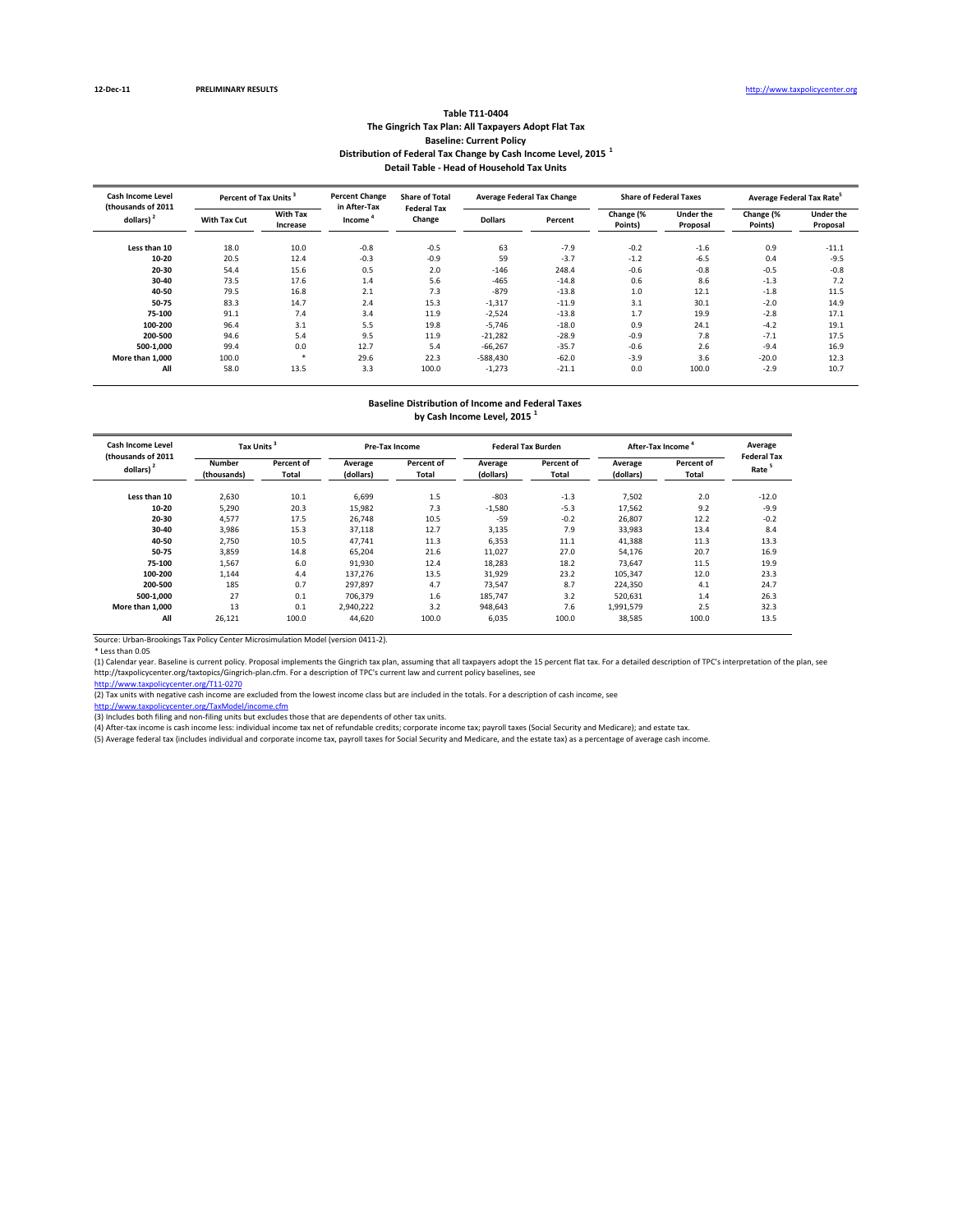#### **Table T11‐0404 The Gingrich Tax Plan: All Taxpayers Adopt Flat Tax Baseline: Current Policy Distribution of Federal Tax Change by Cash Income Level, 2015 <sup>1</sup> Detail Table ‐ Tax Units with Children**

| <b>Cash Income Level</b><br>(thousands of 2011 |              | <b>Percent Change</b><br>Percent of Tax Units <sup>3</sup> |                                     | <b>Share of Total</b><br><b>Federal Tax</b> |                | <b>Average Federal Tax Change</b> |                      | <b>Share of Federal Taxes</b> | Average Federal Tax Rate <sup>5</sup> |                              |  |
|------------------------------------------------|--------------|------------------------------------------------------------|-------------------------------------|---------------------------------------------|----------------|-----------------------------------|----------------------|-------------------------------|---------------------------------------|------------------------------|--|
| dollars) <sup>2</sup>                          | With Tax Cut | <b>With Tax</b><br>Increase                                | in After-Tax<br>Income <sup>*</sup> | Change                                      | <b>Dollars</b> | Percent                           | Change (%<br>Points) | <b>Under the</b><br>Proposal  | Change (%<br>Points)                  | <b>Under the</b><br>Proposal |  |
| Less than 10                                   | 15.3         | 12.6                                                       | $-1.0$                              | $-0.1$                                      | 74             | $-7.0$                            | $-0.1$               | $-0.4$                        | $1.2$                                 | $-16.1$                      |  |
| $10 - 20$                                      | 24.1         | 11.5                                                       | $-0.1$                              | 0.0                                         | 22             | $-0.9$                            | $-0.5$               | $-1.7$                        | 0.1                                   | $-15.4$                      |  |
| 20-30                                          | 47.9         | 16.3                                                       | 0.5                                 | 0.2                                         | $-138$         | 13.7                              | $-0.3$               | $-0.8$                        | $-0.5$                                | $-4.3$                       |  |
| 30-40                                          | 71.9         | 16.9                                                       | 1.3                                 | 0.7                                         | $-455$         | $-19.4$                           | 0.1                  | 1.2                           | $-1.2$                                | 5.1                          |  |
| 40-50                                          | 81.6         | 13.8                                                       | 2.2                                 | 1.3                                         | $-939$         | $-17.1$                           | 0.3                  | 2.4                           | $-2.0$                                | 9.5                          |  |
| 50-75                                          | 87.5         | 10.1                                                       | 3.1                                 | 4.3                                         | $-1,722$       | $-16.9$                           | 1.1                  | 8.3                           | $-2.6$                                | 12.8                         |  |
| 75-100                                         | 92.5         | 6.6                                                        | 3.5                                 | 5.2                                         | $-2,712$       | $-16.2$                           | 1.5                  | 10.5                          | $-2.9$                                | 15.1                         |  |
| 100-200                                        | 95.7         | 4.2                                                        | 4.3                                 | 17.0                                        | $-4,974$       | $-15.8$                           | 5.2                  | 35.5                          | $-3.4$                                | 18.1                         |  |
| 200-500                                        | 98.6         | 1.4                                                        | 7.7                                 | 18.4                                        | $-17,333$      | $-23.0$                           | 1.6                  | 24.1                          | $-5.8$                                | 19.3                         |  |
| 500-1,000                                      | 99.7         | 0.3                                                        | 12.1                                | 10.3                                        | $-63,464$      | $-31.5$                           | $-0.4$               | 8.8                           | $-8.7$                                | 19.0                         |  |
| More than 1.000                                | 99.8         | 0.2                                                        | 27.6                                | 42.6                                        | $-570,957$     | $-58.2$                           | $-8.6$               | 12.0                          | $-18.7$                               | 13.5                         |  |
| All                                            | 73.2         | 9.7                                                        | 7.4                                 | 100.0                                       | $-5,999$       | $-28.2$                           | 0.0                  | 100.0                         | $-5.9$                                | 14.9                         |  |

## **Baseline Distribution of Income and Federal Taxes**

**by Cash Income Level, 2015 <sup>1</sup>**

| Cash Income Level<br>(thousands of 2011 | Tax Units                    |                     |                      | <b>Pre-Tax Income</b> |                      | <b>Federal Tax Burden</b> | After-Tax Income     | Average<br><b>Federal Tax</b> |                   |
|-----------------------------------------|------------------------------|---------------------|----------------------|-----------------------|----------------------|---------------------------|----------------------|-------------------------------|-------------------|
| dollars)                                | <b>Number</b><br>(thousands) | Percent of<br>Total | Average<br>(dollars) | Percent of<br>Total   | Average<br>(dollars) | Percent of<br>Total       | Average<br>(dollars) | Percent of<br>Total           | Rate <sup>5</sup> |
| Less than 10                            | 3,055                        | 6.1                 | 6,104                | 0.4                   | $-1,055$             | $-0.3$                    | 7,159                | 0.5                           | $-17.3$           |
| $10 - 20$                               | 5,354                        | 10.7                | 16,179               | 1.7                   | $-2,517$             | $-1.3$                    | 18,695               | 2.5                           | $-15.6$           |
| 20-30                                   | 5,205                        | 10.4                | 26,687               | 2.7                   | $-1,013$             | $-0.5$                    | 27.699               | 3.5                           | $-3.8$            |
| 30-40                                   | 4,865                        | 9.7                 | 37,231               | 3.5                   | 2,347                | 1.1                       | 34,883               | 4.2                           | 6.3               |
| 40-50                                   | 4,063                        | 8.1                 | 47,981               | 3.8                   | 5,488                | 2.1                       | 42,493               | 4.2                           | 11.4              |
| 50-75                                   | 7,481                        | 14.9                | 66,213               | 9.6                   | 10,222               | 7.2                       | 55,990               | 10.3                          | 15.4              |
| 75-100                                  | 5,727                        | 11.4                | 93,379               | 10.4                  | 16,793               | 9.0                       | 76,586               | 10.8                          | 18.0              |
| 100-200                                 | 10,299                       | 20.5                | 146,387              | 29.3                  | 31,435               | 30.3                      | 114,951              | 29.1                          | 21.5              |
| 200-500                                 | 3,188                        | 6.4                 | 301,180              | 18.7                  | 75,347               | 22.5                      | 225,833              | 17.7                          | 25.0              |
| 500-1.000                               | 488                          | 1.0                 | 726,899              | 6.9                   | 201,581              | 9.2                       | 525,318              | 6.3                           | 27.7              |
| More than 1.000                         | 225                          | 0.5                 | 3,052,860            | 13.3                  | 981,898              | 20.6                      | 2,070,962            | 11.4                          | 32.2              |
| All                                     | 50,185                       | 100.0               | 102,460              | 100.0                 | 21,289               | 100.0                     | 81,172               | 100.0                         | 20.8              |

Source: Urban‐Brookings Tax Policy Center Microsimulation Model (version 0411‐2).

\* Less than 0.05<br>Note: Tax units with children are those claiming an exemption for children at home or away from home.<br>(1) Calendar year. Baseline is current policy. Proposal implements the Gingrich tax plan, assuming that http://taxpolicycenter.org/taxtopics/Gingrich‐plan.cfm. For a description of TPC's current law and current policy baselines, see

http://www.taxpolicycenter.org/T11‐0270

(2) Tax units with negative cash income are excluded from the lowest income class but are included in the totals. For a description of cash income, see

<u>http://www.taxpolicycenter.org/TaxModel/income.cfm</u><br>(3) Includes both filing and non-filing units but excludes those that are dependents of other tax units.<br>(4) After-tax income is cash income less: individual income tax